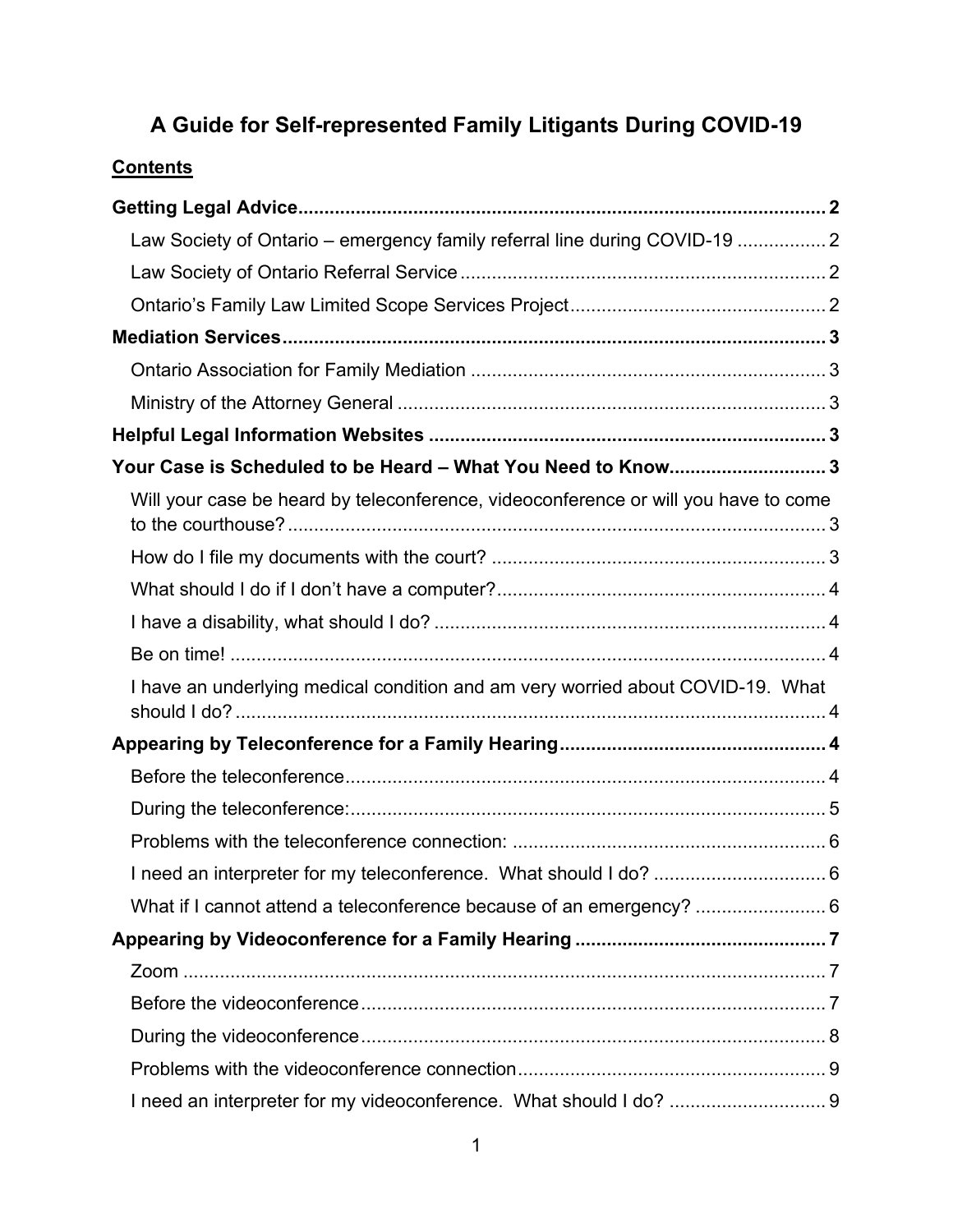| Appearing In Person at the Ontario Court of Justice for a Family Hearing  10 |  |
|------------------------------------------------------------------------------|--|
|                                                                              |  |
|                                                                              |  |
|                                                                              |  |
|                                                                              |  |

# <span id="page-1-0"></span>**Getting Legal Advice**

You are not required to have a lawyer to bring a family case in the Ontario Court of Justice. However, you may find it helpful to get legal advice. If you want to get legal advice or hire a lawyer and don't know how to find one, here is information that might assist.

# **Legal Aid Ontario**

If you are unable to afford a lawyer, you should know that Legal Aid is currently waiving financial eligibility requirements for summary legal advice. Contact:

### **Toll-free: 1-800-668-8258**

### <span id="page-1-1"></span>**Law Society of Ontario – emergency family referral line during COVID-19**

If your matter is urgent, you may be able to get help from the emergency family referral line:

#### **Toll-free: 1-800-268-7568 Direct: 416-947-3310**

With this service, you can receive recommendations about other available legal services including referrals to lawyers.

### <span id="page-1-2"></span>**Law Society of Ontario Referral Service**

This service will give you the name of a lawyer within or near your community, who will provide a free consultation of up to 30 minutes to help you determine your rights and options: <http://www.findlegalhelp.ca/>

### <span id="page-1-3"></span>**Ontario's Family Law Limited Scope Services Project**

This project provides an option to retain a lawyer for part but not all of your legal needs. <https://www.familylawlss.ca/clients/>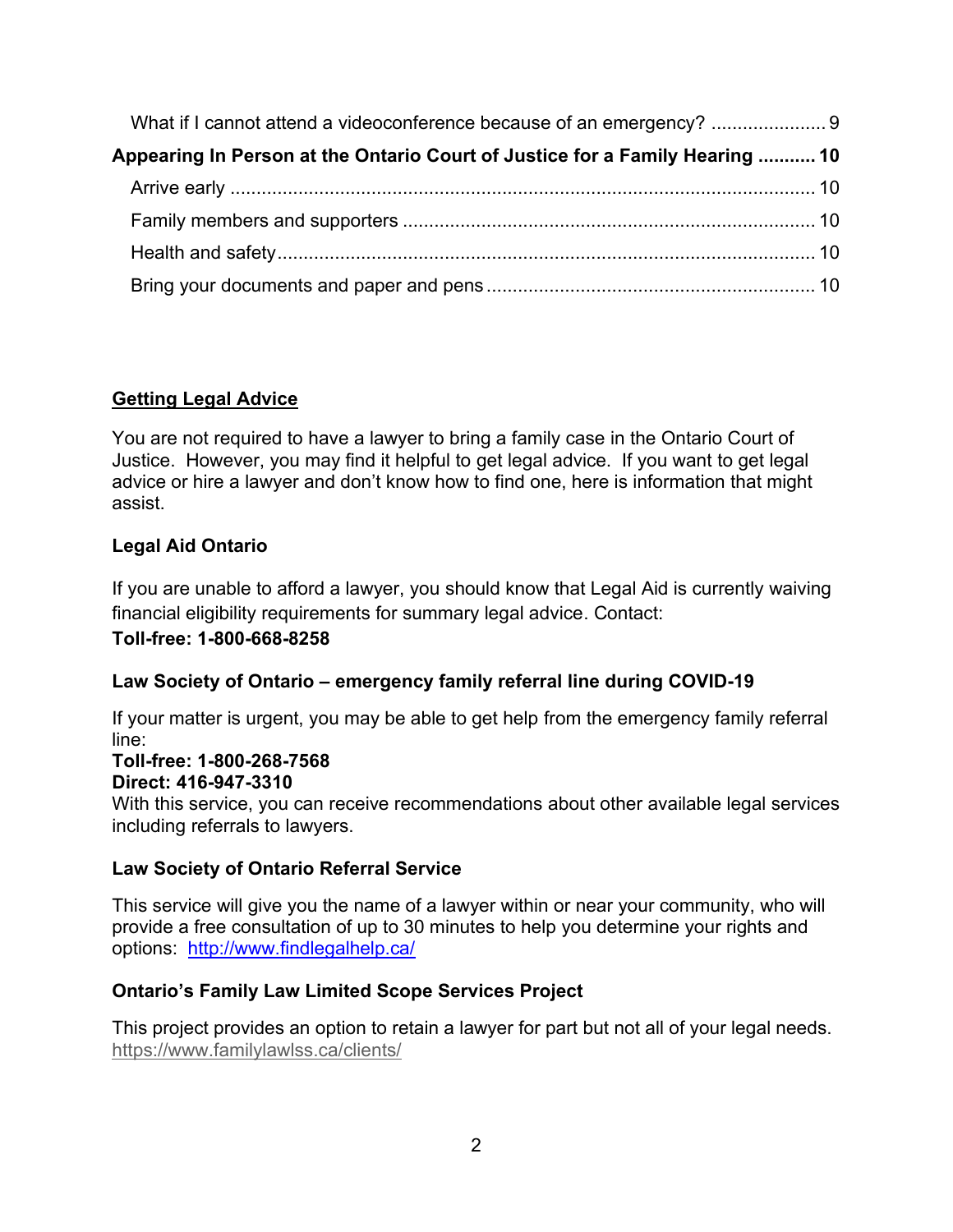# <span id="page-2-0"></span>**Mediation Services**

A professional mediator may be able to help you with your case. To find a mediator you may wish to contact:

# <span id="page-2-1"></span>**Ontario Association for Family Mediation**

Find an accredited mediator: <https://www.oafm.on.ca/> **Toll Free: 1-844-989-3026 Local**: **416-740-6236**

<span id="page-2-2"></span>**Ministry of the Attorney General** also provides mediation services. You can find them here: [Ministry of the Attorney General -](https://www.attorneygeneral.jus.gov.on.ca/english/family/service_provider_by_family_court_location.php) Mediators by Court Location

### <span id="page-2-3"></span>**Helpful Legal Information Websites**

[Steps to Justice: Your Guide to Law in Ontario](https://stepstojustice.ca/)

[Steps to Justice: Family Law](https://stepstojustice.ca/covid-19/covid%E2%80%9119-family-law)

[Justice for Children and Youth](https://jfcy.org/en/you-have-rights/)

[Canadian Legal Information Institute](https://www.canlii.org/en/)

[Guide for Self-represented Litigants in Family Court Trials](https://www.ontariocourts.ca/ocj/self-represented-parties/guide-for-self-represented-litigants-in-family-court-trials/guide/)

# <span id="page-2-4"></span>**Your Case is Scheduled to be Heard – What You Need to Know**

### <span id="page-2-5"></span>**Will your case be heard by teleconference, videoconference or will you have to come to the courthouse?**

If you have a court appearance soon, a judge may hear your case by telephone, by videoconference or you will be asked to come to the courthouse. Most cases will be heard by telephone or by videoconference. At this time, only a few cases will be heard in person. Please do not come to the courthouse unless you are told to come to the courthouse.

### <span id="page-2-6"></span>**How do I file my documents with the court?**

You can file your documents by email. Do not come to the court to file your documents with the court unless you cannot file them by email. Instructions about filing documents can be found on the Ontario Court of Justice website: [Ontario Court of Justice -](https://www.ontariocourts.ca/ocj/covid-19/emailing-urgent-documents/) Emailing Documents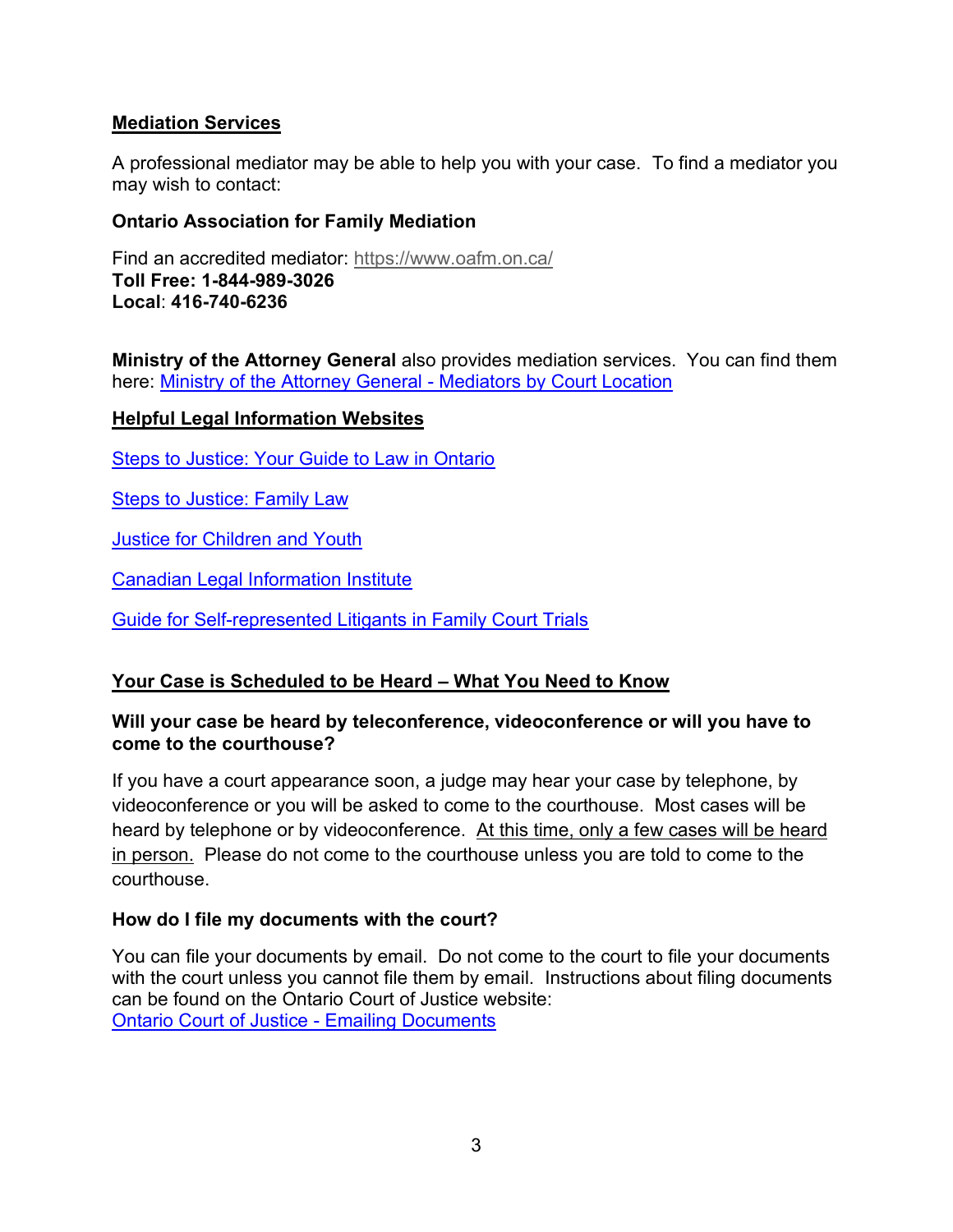# <span id="page-3-0"></span>**What should I do if I don't have a computer?**

Make sure that the court knows that you can only participate by phone or in person as soon as possible. You may email the court: [Courthouse Email Addresses](https://www.ontariocourts.ca/ocj/covid-19/courthouse-email-addresses/) or phone the court [Courthouse Phone Numbers and Addresses](https://www.attorneygeneral.jus.gov.on.ca/english/courts/Court_Addresses/)

#### <span id="page-3-1"></span>**I have a disability, what should I do?**

All Ontario courthouses have accessibility coordinators for people with disabilities. If you have any questions about a courthouse's accessibility features or if you or one of your witnesses needs accessible court services, contact the **Accessibility Coordinator** at the Courthouse. You should speak to the Accessibility Coordinator as soon as possible and as far ahead as possible before your case begins. You can find more information on the Ministry of the Attorney General's website: Ministry [of the Attorney](https://www.attorneygeneral.jus.gov.on.ca/english/about/commitment_to_accessibility.php)  General - [Accessibility](https://www.attorneygeneral.jus.gov.on.ca/english/about/commitment_to_accessibility.php)

#### <span id="page-3-2"></span>**Be on time!**

It is very important that you are on time for your court appearance whether it is a teleconference, videoconference or an in-person hearing. Log onto the teleconference or video conference at least 10 minutes before it is to start. If you are told that you need to go to the courthouse, there are health and safety measures at each courthouse. Arrive at the courthouse at least 30 minutes before your scheduled appearance.

#### <span id="page-3-3"></span>**I have an underlying medical condition and am very worried about COVID-19. What should I do?**

Health and safety are priorities of the Ontario Court of Justice. If you have concerns about attending court in person, notify the court by email [Courthouse Email Addresses](https://www.ontariocourts.ca/ocj/covid-19/courthouse-email-addresses/) or phone [Courthouse Phone Numbers and Addresses.](https://www.attorneygeneral.jus.gov.on.ca/english/courts/Court_Addresses/)

### <span id="page-3-4"></span>**Appearing by Teleconference for a Family Hearing**

### **You will receive instructions by the court on how to call into the teleconference and what day and time your hearing will be held.**

Although your case will be heard by teleconference, please remember that it is still a **formal court proceeding**.

#### <span id="page-3-5"></span>**Before the teleconference:**

- Make sure that the **documents** that you will be using for your teleconference have been **filed** with the court and **served** to the other party before the teleconference.
- **Make sure that you are prepared for the teleconference.** Think about what you want the judge to hear based on your evidence and documents.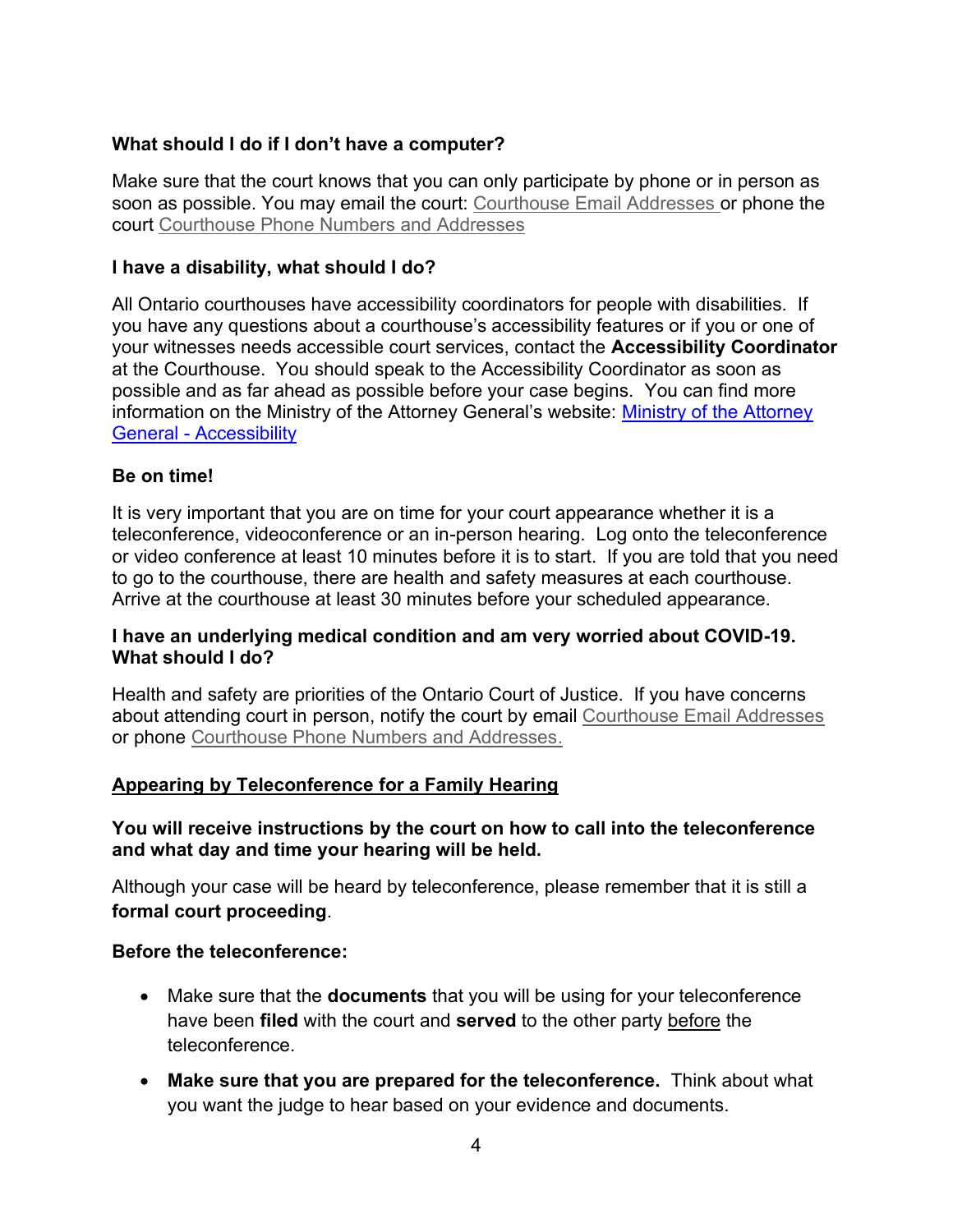- Make certain you have **copies of your documents** in front of you and organized in advance. This will help you focus on the important issues in your case and help tell the judge how the information in your documents is relevant to those issues.
- **Organize your documents** to minimize the shuffling of papers which can be distracting and affect the sound quality of the call.
- Try to **find a place in your home that is quiet** and where you can speak openly without distraction.
- Use a **landline**, if possible. If you use a cell phone and you have headphones with a built-in microphone and mute button, this may reduce echo and allow better sound quality.
- If you are using a cell phone, put it on **silent mode** so that notification sounds do not disrupt the hearing.
- **Do not put the phone on speaker** because it will be difficult to hear you.
- Have **paper and a pen** with you to make notes.
- As much as possible, make sure that **your children** are not able to hear you during your teleconference. If you can, be in a room with a door.
- **Log onto the teleconference 10 minutes before it is to start**.
- Make sure that you have a **phone charger** nearby in case you need it.
- Make sure that you have the **phone numbers and email addresses** of the court and any of the lawyers participating in the teleconference. Make sure that you give them your phone number and email address, too.

# <span id="page-4-0"></span>**During the teleconference:**

- **Always** be **respectful and polite** to everyone in the teleconference, including the other party.
- When you **address the judge**, use either "your Honour" or "Justice" before the judge's last name. For example, you can say, "Justice Smith" or "Your Honour".
- You are not allowed to record the teleconference unless you have been given permission by the judge to record it.
- When you begin the teleconference hearing, the judge will ask you for **your name**. You should **spell it**, as well, at the beginning of the teleconference for the judge and the court reporter.
- Let the judge know **who else is in the room** with you. Identify them by name and spell the names.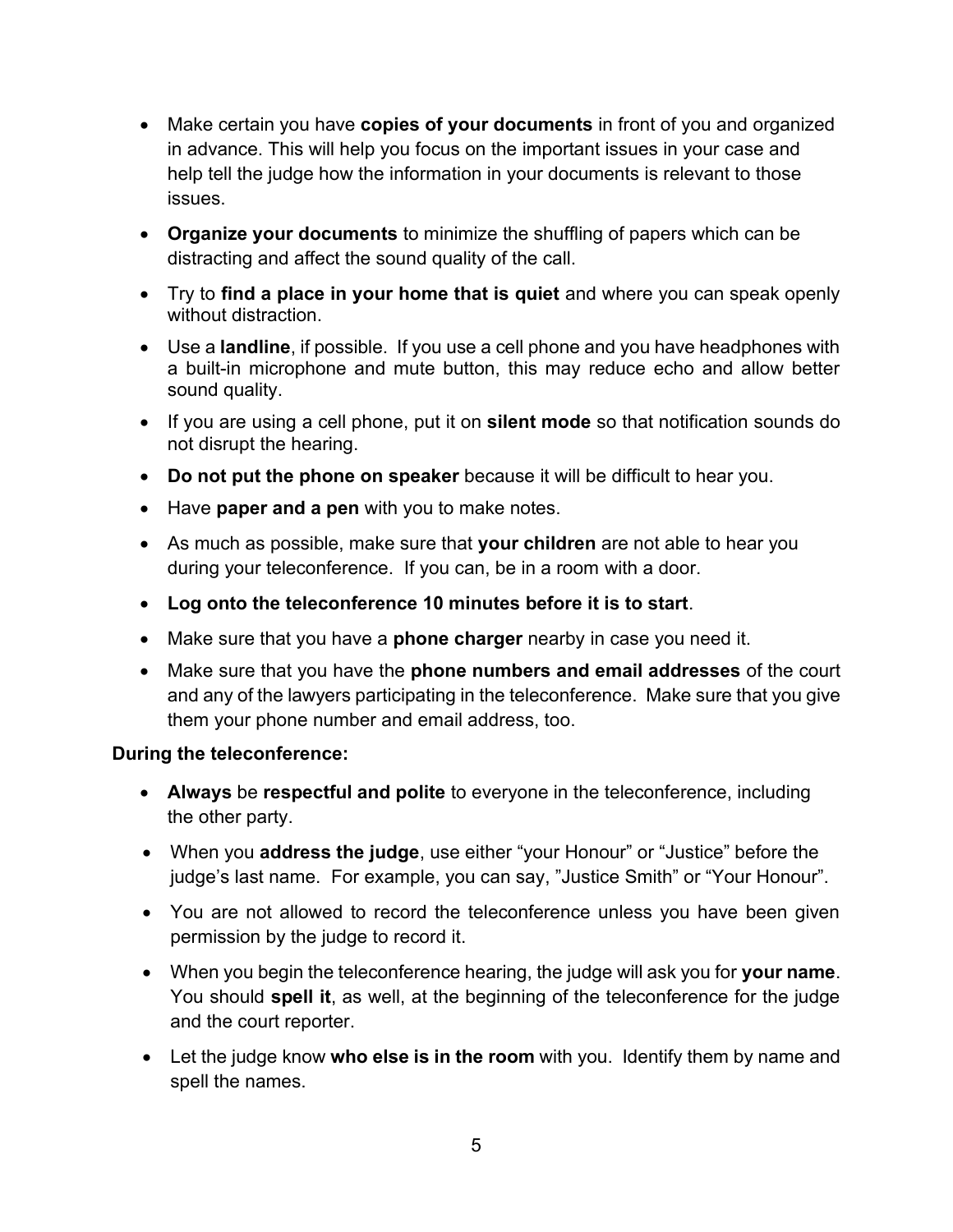- When you are speaking, you should **speak slowly and clearly**.
- The judge will let you know **when you can speak**. **Do not interrupt** anyone when they are speaking. If you have a question or would like to respond to something, wait for the judge to tell you that you can speak.
- Every time that you begin to speak, **repeat your name** so that the judge, the court reporter and other parties know who is speaking.
- When the **judge starts speaking**, you must stop talking.
- When the **other party or lawyer starts talking**, you must also stop talking.
- **Mute your phone** when you not speaking**.** This reduces background noise (e.g. from other persons in your household).
- **Never put the teleconference on hold**.
- **Do not eat food or chew gum** during the teleconference.
- If at any time you miss something that was said, let the judge know so that the statement can be repeated.

# <span id="page-5-0"></span>**Problems with the teleconference connection:**

If there is a problem with the teleconference connection or you cannot hear the judge or the other party, let the judge know. If you get disconnected, you should call into the teleconference again using the numbers you received from the court. If there is another lawyer on the teleconference, you can email or phone them, too.

# <span id="page-5-1"></span>**I need an interpreter for my teleconference. What should I do?**

Interpreters are arranged through the court's filing office. You should ask the court office for this service if you do not have a lawyer at [Courthouse Phone Numbers and](https://www.attorneygeneral.jus.gov.on.ca/english/courts/Court_Addresses/)  [Addresses.](https://www.attorneygeneral.jus.gov.on.ca/english/courts/Court_Addresses/)

When working with an interpreter for a teleconference, you need to keep in mind that when you are speaking, you need to keep your statements short, then you need to stop to allow the interpreter to speak. Be patient as this takes time and it will not work if people talk over each other.

# <span id="page-5-2"></span>**What if I cannot attend a teleconference because of an emergency?**

If there is an emergency that prevents you from participating in the teleconference, contact the courthouse as soon as possible so that the court staff can tell the judge that there is an emergency and that you are asking for an adjournment.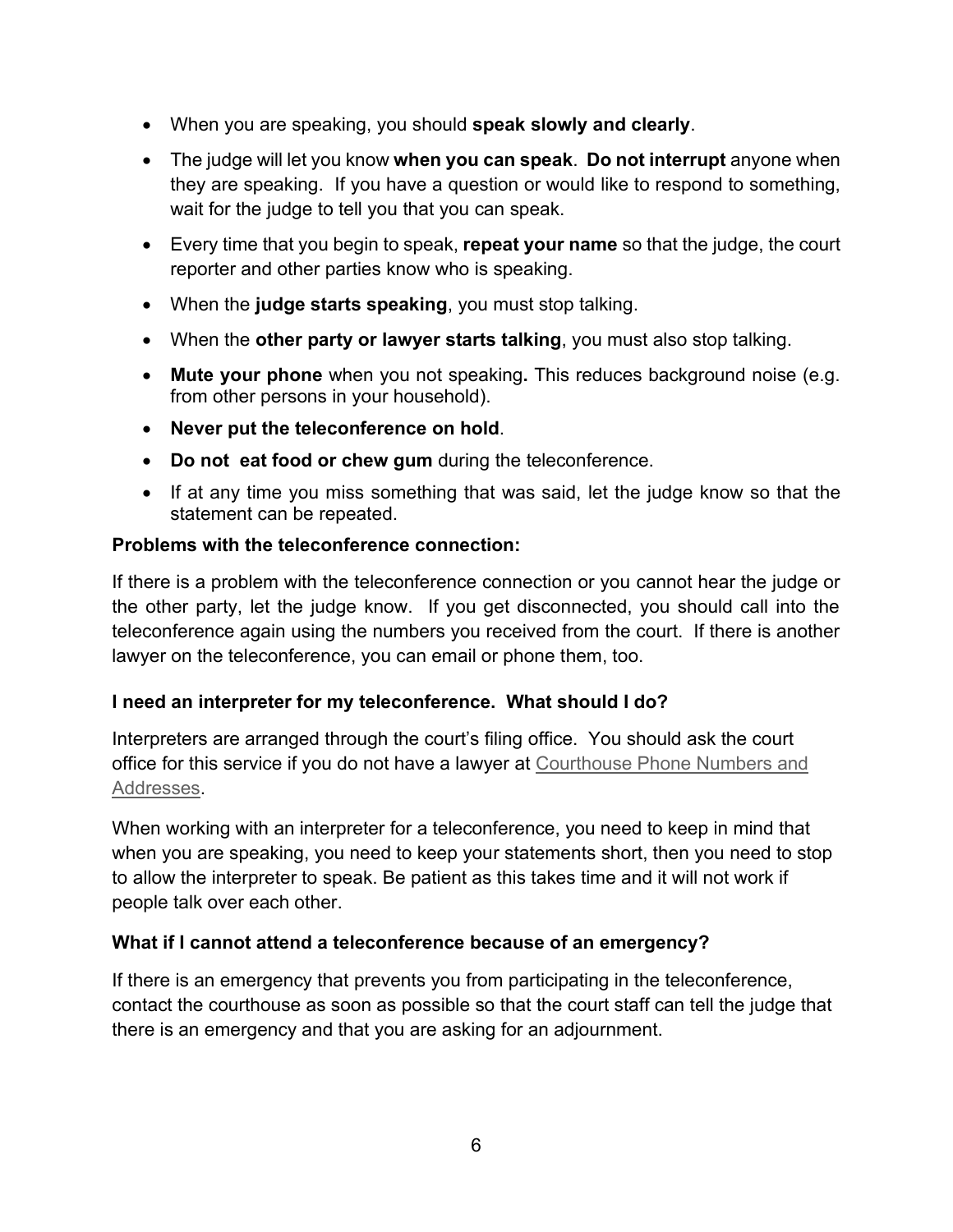# <span id="page-6-0"></span>**Appearing by Videoconference for a Family Hearing**

**You will receive instructions from the court if your hearing is being held by videoconference on how to join the videoconference and what day and time your hearing will be held**. Although your case will be heard by videoconference, please remember that it is still a **formal court proceeding**.

# <span id="page-6-1"></span>**Zoom**

Many family hearings will be done using Zoom. You do not have to have a Zoom account to participate in Zoom hearings. You can download Zoom at <https://zoom.us/> free of charge. User tutorials for Zoom are available at: [https://support.zoom.us/hc/en-us/articles/206618765-Zoom-Video-Tutorials.](https://support.zoom.us/hc/en-us/articles/206618765-Zoom-Video-Tutorials)

# <span id="page-6-2"></span>**Before the videoconference:**

- Make sure that the **documents** that you will be using for your court appearance have been **filed** with the court and **served** on the other party before the hearing.
- **Make sure that you are prepared** for the videoconference. Think about what you want the judge to hear based on your evidence and documents. Try to narrow the issues by speaking with the lawyer for the other party, or with the other party if they do not have a lawyer, before the videoconference.
- Make certain that you have **copies of your documents** in front of you and they are organized in advance of the hearing. This will help you focus on the important issues in your case and help tell the judge how the information in your documents is relevant to those issues.
- **Organize your documents** to minimize the shuffling of papers, which can be distracting and affect sound quality.
- **The court is not able to provide you with technical support**. Make sure that you are familiar with your computer, microphone, camera and speakers. **Practice setting up your computer camera** at the right angle so that you can be fully seen during the videoconference. Also, make sure that there is **plenty of light** so that the judge can see you during the videoconference. Preferably, your computer should be plugged into an outlet.
- Set up your computer so that you are comfortable. If you have **headphones** that will work with your computer, please use them. **Close all the other applications** on your screen.
- Test your speaker and headphones if you are using them.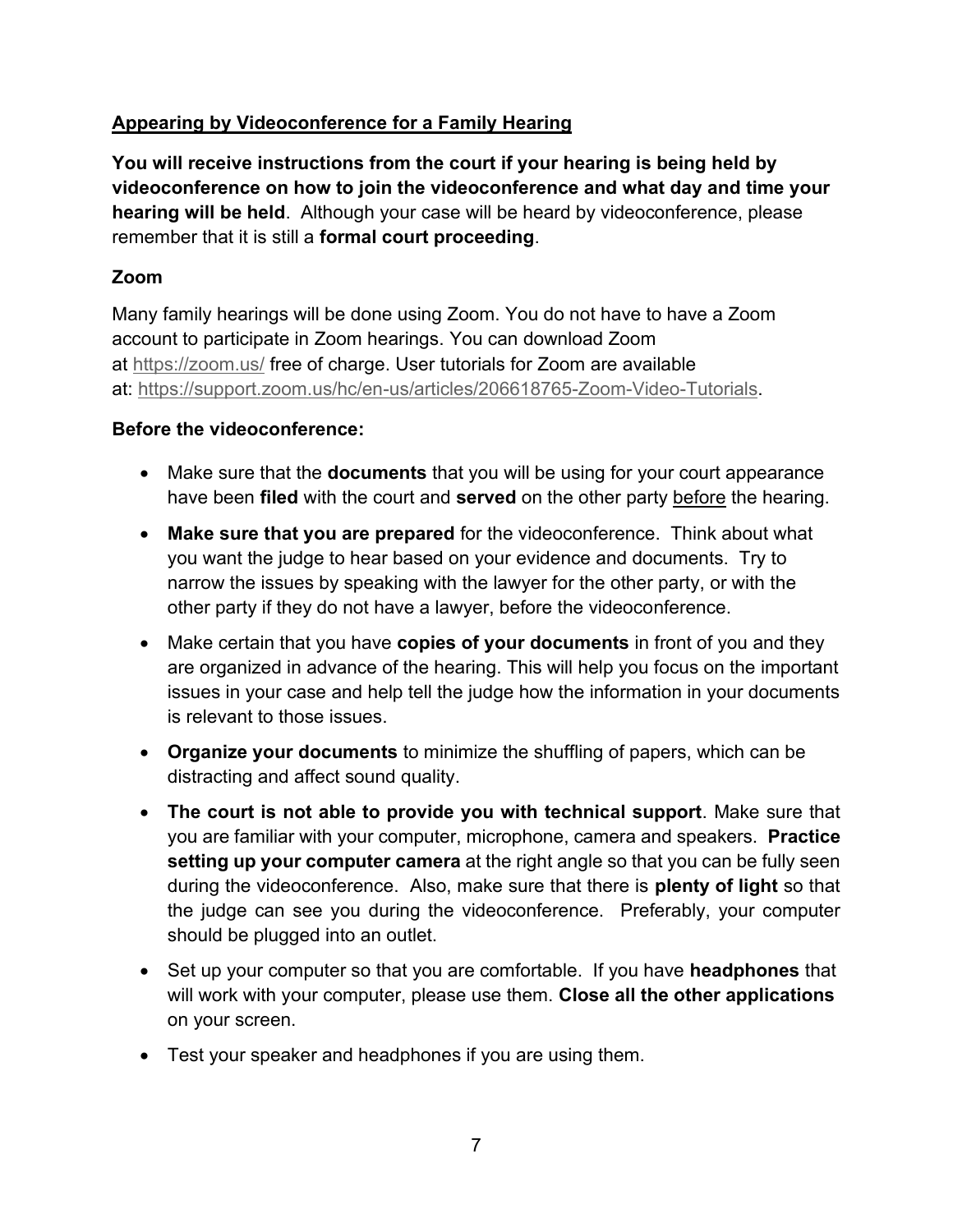- Try to find a **place in your home that is quiet** and where you can speak openly without distraction.
- **Other people in your home** should not use the internet while you are on the videoconference. This may interrupt your hearing.
- **Turn off your notifications** on your computer.
- **Make sure that the background visible on your screen is appropriate for a court hearing.**
- As much as possible, make sure that your **children are not able to hear you** during your appearance. If you can, be in a room with a door so that it can be closed.
- Have **paper and a pen** to make notes. Try not to make notes using your computer because the sound of typing is distracting.
- **Dress** as if you are actually in court.
- **Log onto the videoconference 10 minutes before it is to start.** You will be admitted when the hearing is about to begin.
- Your **screen name** should be your given or first name and your surname or last name.
- If you are using a tablet or phone for the video conference, make sure that you have a **charger** nearby in case you need it.
- Make sure that you have the **phone numbers and email addresses** of the court and any of the lawyers participating in the videoconference. Make sure that you give your phone number and email address to any lawyer who is participating in the conference.

# <span id="page-7-0"></span>**During the videoconference:**

- Always **be respectful and polite** to everyone in the videoconference, including the other party.
- When you **address the judge**, use either "your Honour" or "Justice" before the judge's last name. For example, you can say, "Justice Smith" or "Your Honour".
- You are **not allowed to record the videoconference** unless you have been given permission by the judge to record it before the videoconference begins. You are also **not allowed to photograph or publish** the videoconference.
- When you begin the hearing, you will be asked for **your name**. You should spell it, as well, for the judge and court reporter.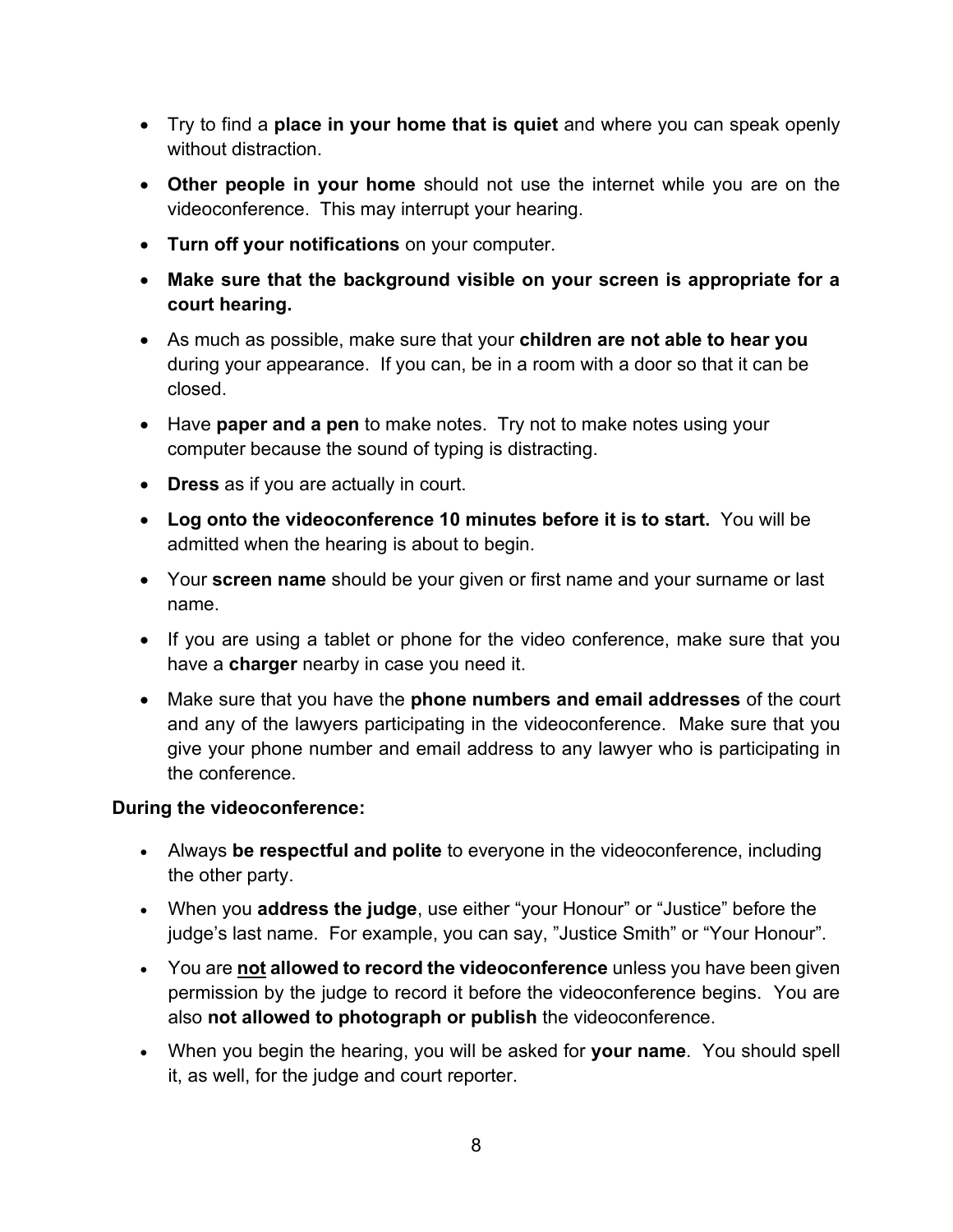- Let the judge know **who else is in the room** with you. Identify them by name and spell the names.
- When the **judge starts speaking**, you must stop talking.
- If the **other lawyer or party starts speaking**, you must stop talking.
- The judge will let you know **when you can speak**. Repeat your name each time you begin speaking. Do not interrupt anyone when they are speaking. If you have a question or would like to respond to something, raise your hand.
- **When you are speaking**, you should speak slowly and clearly and look into your camera lens at eye level or slightly above.
- **Mute your microphone** when you are not speaking.
- **Do not eat or drink anything** other than water during the videoconference.

# <span id="page-8-0"></span>**Problems with the videoconference connection:**

If there is a problem with the videoconference connection or you cannot hear the judge or the other party, raise your hand to let the judge know. If you get disconnected, follow the instructions you received from the court on joining the videoconference. If there is another lawyer on the videoconference, you can email or phone them, too.

# <span id="page-8-1"></span>**I need an interpreter for my videoconference. What should I do?**

Interpreters are arranged through the court's filing office. You should ask the court office for this service if you do not have a lawyer at [Courthouse Phone Numbers and](https://www.attorneygeneral.jus.gov.on.ca/english/courts/Court_Addresses/)  [Addresses.](https://www.attorneygeneral.jus.gov.on.ca/english/courts/Court_Addresses/)

When working with an interpreter for a videoconference, remember that when you are speaking, you need to keep your statements short, then you need to stop to allow the interpreter to speak. Be patient as this takes time and it will not work if people talk over each other.

# <span id="page-8-2"></span>**What if I cannot attend a videoconference because of an emergency?**

If there is an emergency that prevents you from participating in the videoconference, contact the courthouse as soon as possible so that the court staff can tell the judge that there is an emergency and that you are asking for an adjournment. You can contact the courthouse by email: [Courthouse Email Addresses](https://www.ontariocourts.ca/ocj/covid-19/courthouse-email-addresses/) or by phone: [Courthouse Phone](https://www.attorneygeneral.jus.gov.on.ca/english/courts/Court_Addresses/)  [Numbers and Addresses.](https://www.attorneygeneral.jus.gov.on.ca/english/courts/Court_Addresses/)